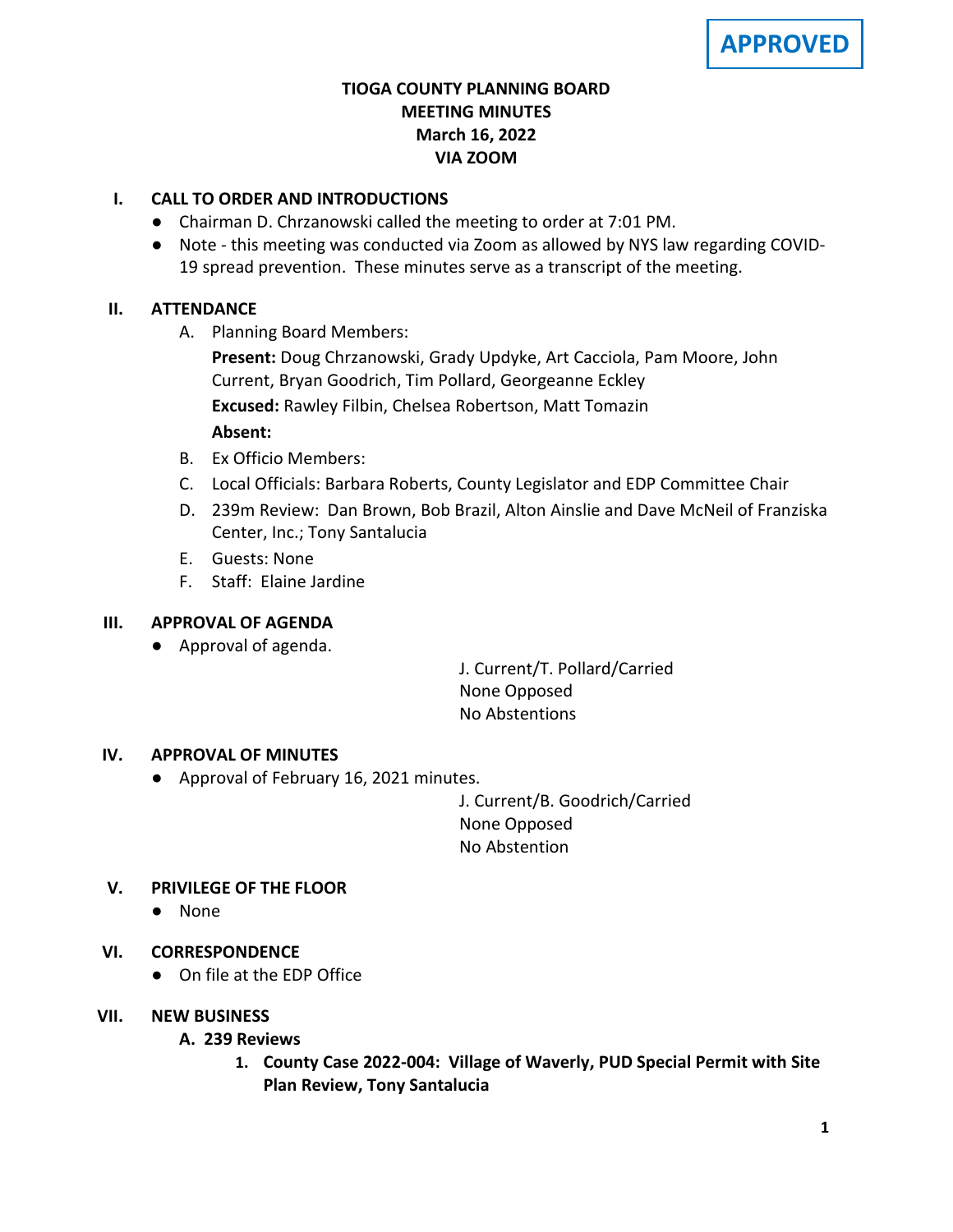The applicant is requesting a PUD special permit with site plan approval to establish a ministorage facility on this current vacant lot. The storage facility will consist of two small steel buildings containing 39 units of various sizes. The buildings will assembled on site on top of an installed concrete pad.

The business will require no employees or parking spaces. The only lighting will be small exterior wall pack lighting on the buildings. Hours of operation is 24 hours, seven days a week. The traffic flow pattern on the site plan looks logical, especially if the traffic is marked for one direction. One sign is proposed that the applicant states will meet all village specifications.

The rear of this lot contains both FEMA Special Flood Hazard Area 1% Annual Chance and Floodway. It is difficult to discern from the site plan provided if the building will lie within this area. E. Jardine then showed the floodplain map to illustrate the potential issue.

This proposal for a ministorage on this vacant property will improve its value. It is beneficial to the community and county that a small business will be established and maintain the tax base.

Staff advises the County Planning Board recommend approval of the PUD special use permit with site plan review.

**Q. D. Chrzanowksi** – Did DOT comment on this proposal? **A. E. Jardine** – Yes, they are requiring only one driveway, a drainage study and nothing in the DOT right of way. T. Santalucia stated they just met with DOT today and they definitely are requiring only one driveway, which they will comply with. **Q. B Goodrich** – Will this building be in the floodplain area? **A. T. Santalucia** – No, we had William and Edsall survey the property and the floodplain line and they have put stakes in delineating the floodplain line. None of the proposed building is in the floodplain. The drive lies just on the edge of the line. **B Goodrich** – Does the driveway need to be out of the floodplain? **E. Jardine** – No, just the building improvements.

**Motion to recommend approval of the PUD special use permit with site plan review with the condition noted:**

| T. Pollard/J. Current/Carried |   |
|-------------------------------|---|
| <b>Yes</b>                    | 8 |
| No                            | n |
| Abstention                    | n |

### **2. County Case 2022-005: Village of Owego, Site Plan Review and Area Variance, Franziska Racker Center, Inc.**

The applicant is requesting site plan approval to construct a new single-story, 15,971 square foot building that will house offices for several long-standing community non-profit organizations. The nonprofits that will be housed in the Neighborhood Depot include: Racker Center, Catholic Charities of Tompkins-Tioga, Tioga County Rural Ministry and Tioga County United Way.

As this property is out of the floodplain and the building will be situated above the 0.2% annual chance FEMA Special Flood Hazard Area, and therefore out of harm's way during a flood, the intent is to also use the facility as an emergency response center during flood events.

It is anticipated that the facility will receive 120-150 visitors on a weekly basis. The majority of these visitors will be associated with the services of Tioga County Rural Ministry. Hours of operation will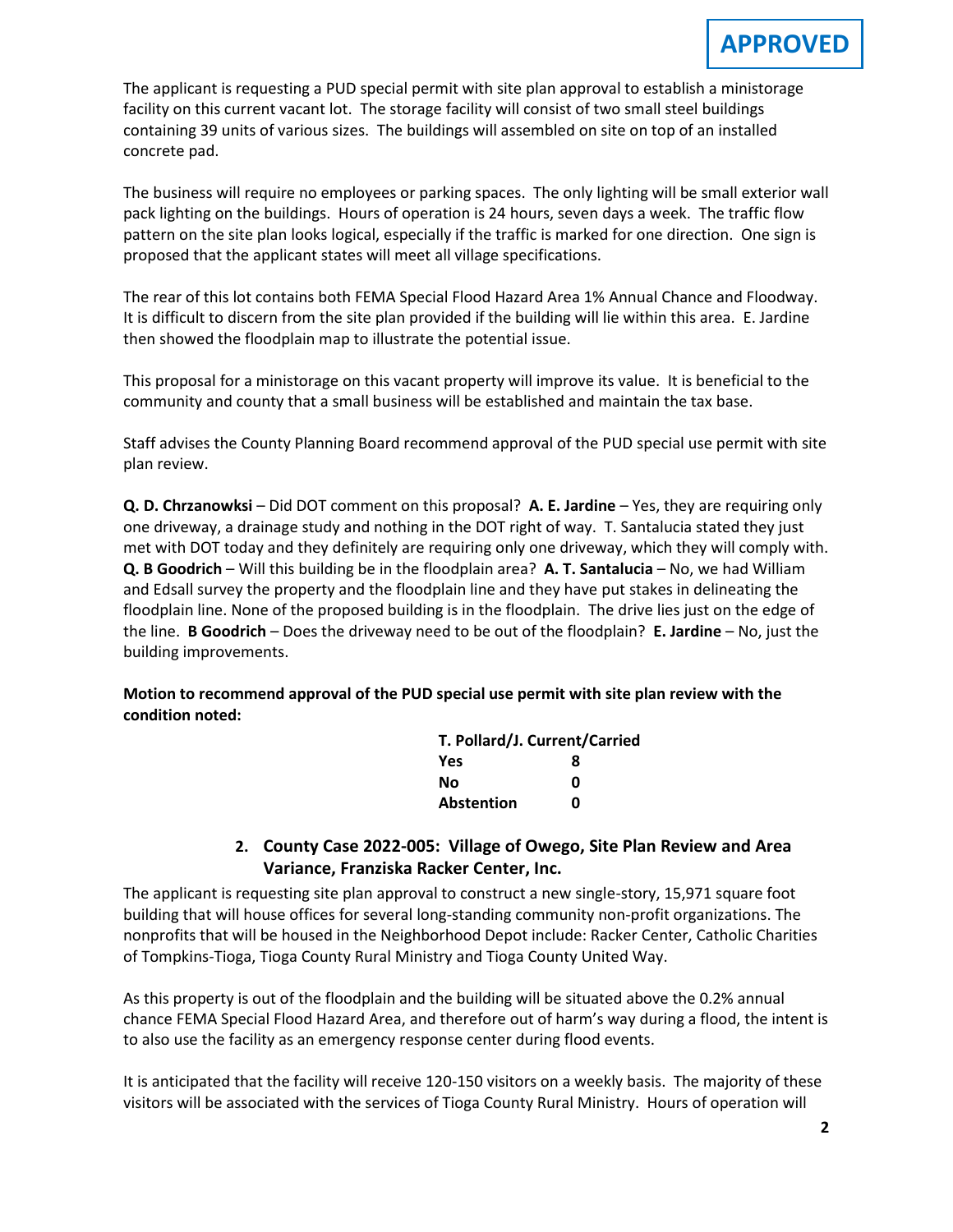generally be 8:00 AM to 6:00 PM weekdays, with the exception of Board meetings and special events. Most of the parking will be on the North Ave side of the building for public and some on the Central Ave side of the building for staff. Sixty-five parking spaces are provided. Lighting as detailed in the project narrative, will include six 30-foot light poles with cutoff fixtures to prevent light spill onto surrounding properties. The applicant proposes one ground sign, although specifications are not provided at this time.

This project is subject to NYS DEC MS4 Stormwater regulations. The applicant has hired an engineering firm to do the SWPPP.

For the area variance considerations, there is nothing identified that would prevent the granting of the area variance.

This proposal will add real property value to this area of the Village of Owego and will provide consistent, modern facilities for all four of these long-standing community non-profit organizations. The Neighborhood Depot is a suitable and sustainable use that will revitalize this neighborhood.

Staff advises the County Planning Board recommend approval of the site plan review and area variance.

**Q. D. Chrzanowski** – Who owns the stairway to the North Ave sidewalk? **A. D. McNeil and A. Ainslie** – Some portions are owned by the private property, some portions are on DOT right of way. Discussion ensued regarding the condition and safety issue of the stairway. D. Brown stated that they will pursue the issue and resolve it whatever way possible.

**Q. D. Chrzanowski** – Will this facility have the proper equipment to be an emergency shelter? **A. D. Brown** – Yes.

**Q. E. Jardine** – This proposal is subject to NYS DEC MS4 Stormwater Regulations so I understand you are developing a SWPPP to be submitted to NYS DEC? **A. A. Ainslie** – Yes. **E. Jardine** – Will there be catchment basins in the parking lot area? **A. A. Ainslie** – Yes there will be underground catchment basins.

**Q. B. Goodrich** – What about drainage, it looks like run off will go toward North Avenue? **A. E. Jardine –** That is why I mentioned the SWPPP and asked if there will be catchment basins, which the answer was yes. DOT will not let new drainage enter into their stormwater system.

#### **Motion to recommend approval of the site plan review and area variance:**

| G. Eckley/B. Goodrich/Carried |   |  |
|-------------------------------|---|--|
| <b>Yes</b>                    | 8 |  |
| Nο                            | n |  |
| Abstention                    | U |  |

**B. B. Election of 2022 Officers**

Nominations: Doug Chrzanowski, Chair; Tim Pollard, Vice Chair; Pam Moore, Secretary **Motion to approve the 2022 slate of Officers:**

| D. Chrzanowski / J. Current/Carried |   |  |
|-------------------------------------|---|--|
| <b>Yes</b>                          | я |  |
| No                                  | ŋ |  |
| <b>Abstention</b>                   | n |  |

**VIII. REPORTS**

**A. A. Local Bits and Pieces**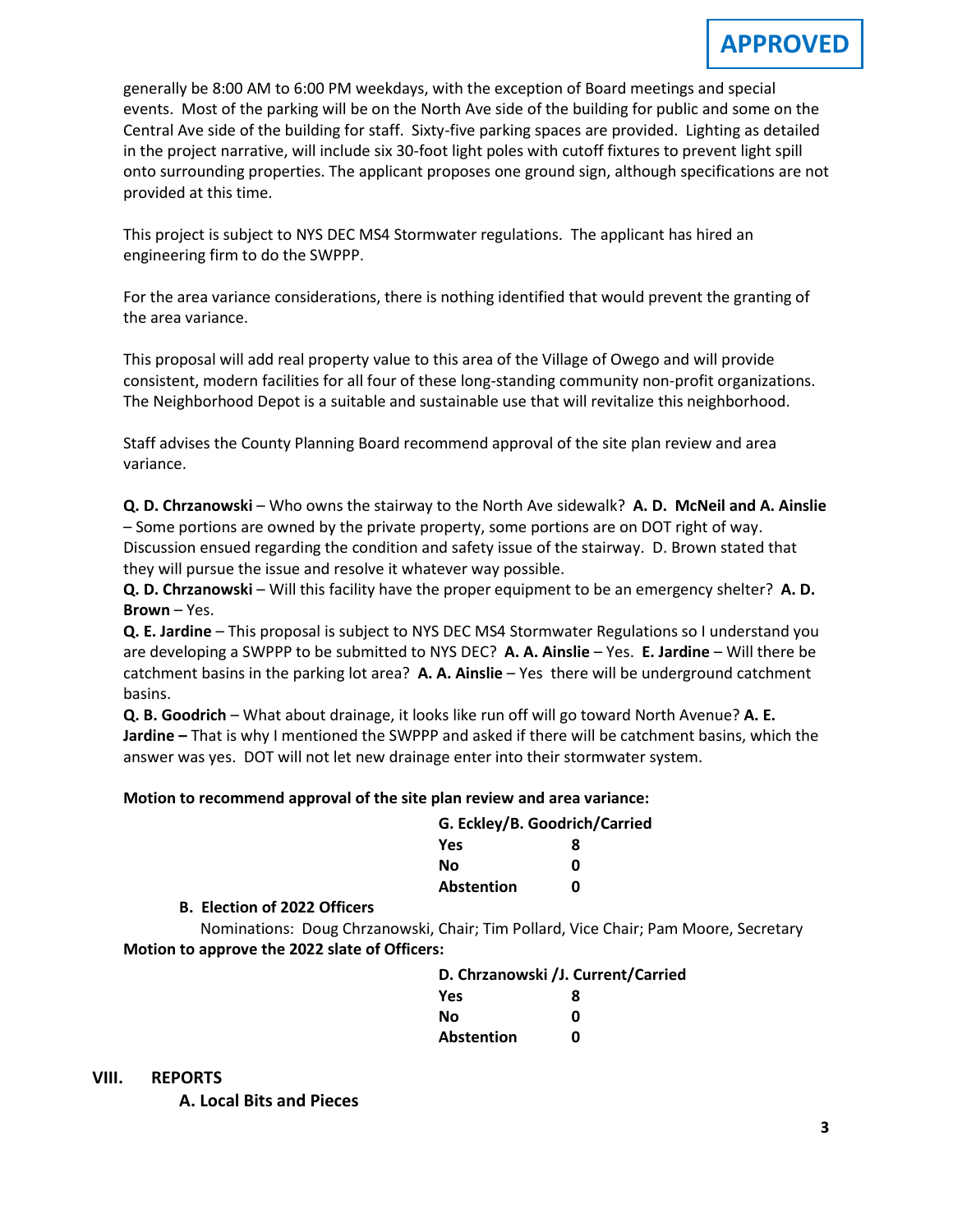

- **1. Town of Candor** (A. Cacciola)
	- Highway Dairy opened last week. Owner is concerned about high cost of non-Styrofoam containers.
- **2. Town of Tioga** (D. Chrzanowski)
	- Ayres Road railroad crossing will be closed permanently soon by Norfolk & Southern Railroad.
- **3. Town of Berkshire** (T. Pollard)
	- Inquired about annual Ethics Attestation form. E. Jardine will email out to TCPB members.
- **4. Town of Newark Valley** (M. Tomazin)
	- Not in attendance.
- **5. Town of Barton** (G. Updyke)
	- No report.
- **6. Town of Owego** (J. Current)
	- No report.
- **7. Town of Nichols** (P. Moore)
	- No report.
- **8. Village of Waverly** (R. Filbin)
	- Not in attendance.
- **9. Village of Owego** (G. Eckley)
	- No report.
- **10. Alternates** (B. Goodrich, C. Robertson)
	- No report.

#### **B. Staff Report:**

● The NYS State of Emergency for the COVID pandemic ends at 11:59 tonight. If the SOE is not extended, we will be back to in-person meetings. If wish to continue via Zoom, we must publish the address your meeting from in the public notice, and your address must be open to the public. We will have someone at the County Office Building front door to hold it open for both TCPB members and the public until the new electronic security system is in place. This will allow IT to unlock the door at specific requested times.

#### **IX. OLD BUSINESS**

● None.

#### **X. ADJOURNMENT**

- A. Next Meeting April 20, 2022, @ 7:00 PM via Zoom.
- B. Motion made to adjourn at 7:51 PM. G. Eckley/D. Chrzanowski/Carried.